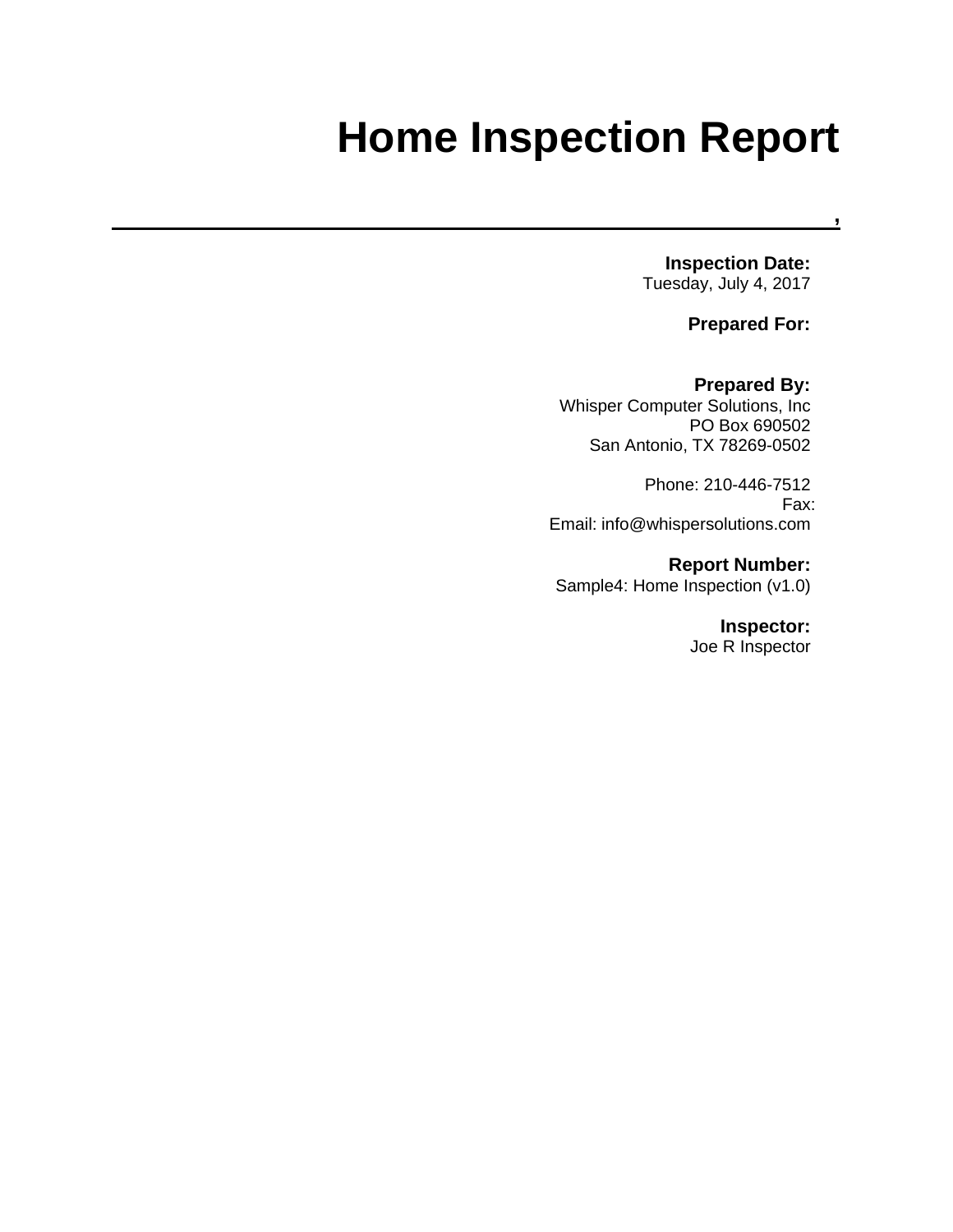## **Report Overview**

## PROPERTY DESCRIPTION

## CONVENTIONS USED IN THIS REPORT

For your convenience, the following conventions have been used in this report.

|               | Major Concern: A system or component which is considered significantly deficient or is |
|---------------|----------------------------------------------------------------------------------------|
|               | unsafe. Significant deficiencies need to be corrected and, except for some             |
|               | safety items, are likely to involve significant expense.                               |
| Safety Issue: | Denotes a condition that is unsafe and in need of prompt attention.                    |
| Repair:       | Denotes a system or component which is missing or which needs corrective               |
|               | action to assure proper and reliable function.                                         |
| Improve:      | Denotes improvements which are recommended but not required.                           |
| Monitor:      | Denotes a system or component needing further investigation and/or                     |
|               | monitoring in order to determine if repairs are necessary.                             |

Please note that those observations listed under "Discretionary Improvements" are not essential repairs, but represent logical long term improvements.

#### RECOMMENDATION SUMMARY

The following is a summary of the potentially significant improvements that should be budgeted for over the short term. Other significant improvements, outside the scope of this inspection, may also be necessary. Please refer to the body of this report for further details on these and other recommendations.

## THE SCOPE OF THE INSPECTION

All components designated for inspection in the Standards of Practice are inspected, except as may be noted in each "Inspection Limitations" sections within this report.

It is the goal of the inspection to put a home buyer in a better position to make a buying decision. Not all improvements will be identified during this inspection. Unexpected repairs should still be anticipated. The inspection should not be considered a guarantee or warranty of any kind.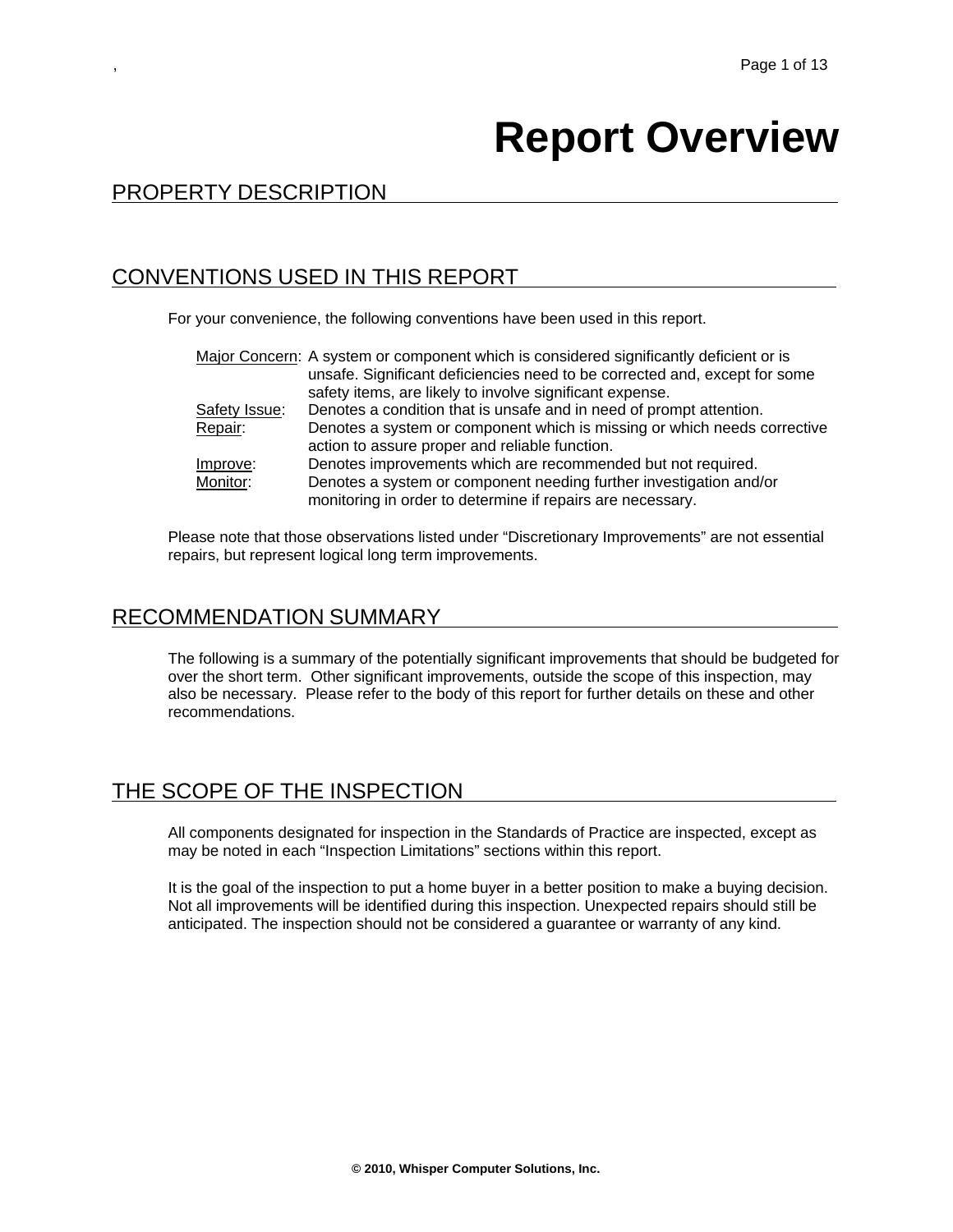## **Structure**

### **DESCRIPTION**

### **OBSERVATIONS**

## STRUCTURE INSPECTION LIMITATIONS

- Structural components concealed behind finished surfaces could not be inspected.
- Only a representative sampling of visible structural components were inspected.
- Furniture and/or storage restricted access to some structural components.
- Engineering or architectural services such as calculation of structural capacities, adequacy, or integrity are not part of a home inspection.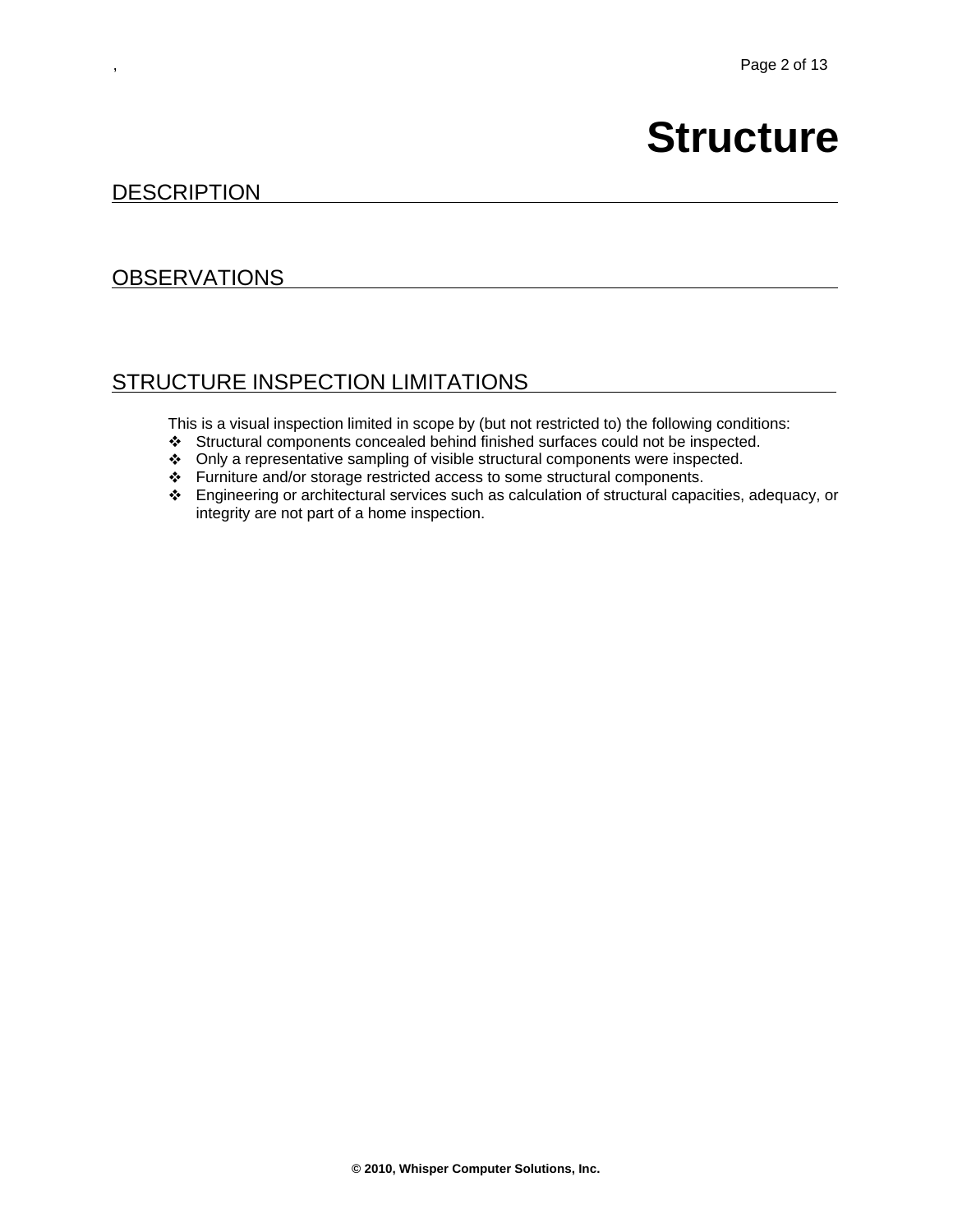# **Roofing**

#### **DESCRIPTION**

### **OBSERVATIONS**

## ROOFING INSPECTION LIMITATIONS

- Not all of the underside of the roof sheathing is inspected for evidence of leaks.
- Evidence of prior leaks may be disguised by interior finishes.
- $\div$  Estimates of remaining roof life are approximations only and do not preclude the possibility of leakage. Leakage can develop at any time and may depend on rain intensity, wind direction, ice build up, and other factors.
- Antennae, chimney/flue interiors which are not readily accessible are not inspected and could require repair.
- \* Roof inspection may be limited by access, condition, weather, or other safety concerns.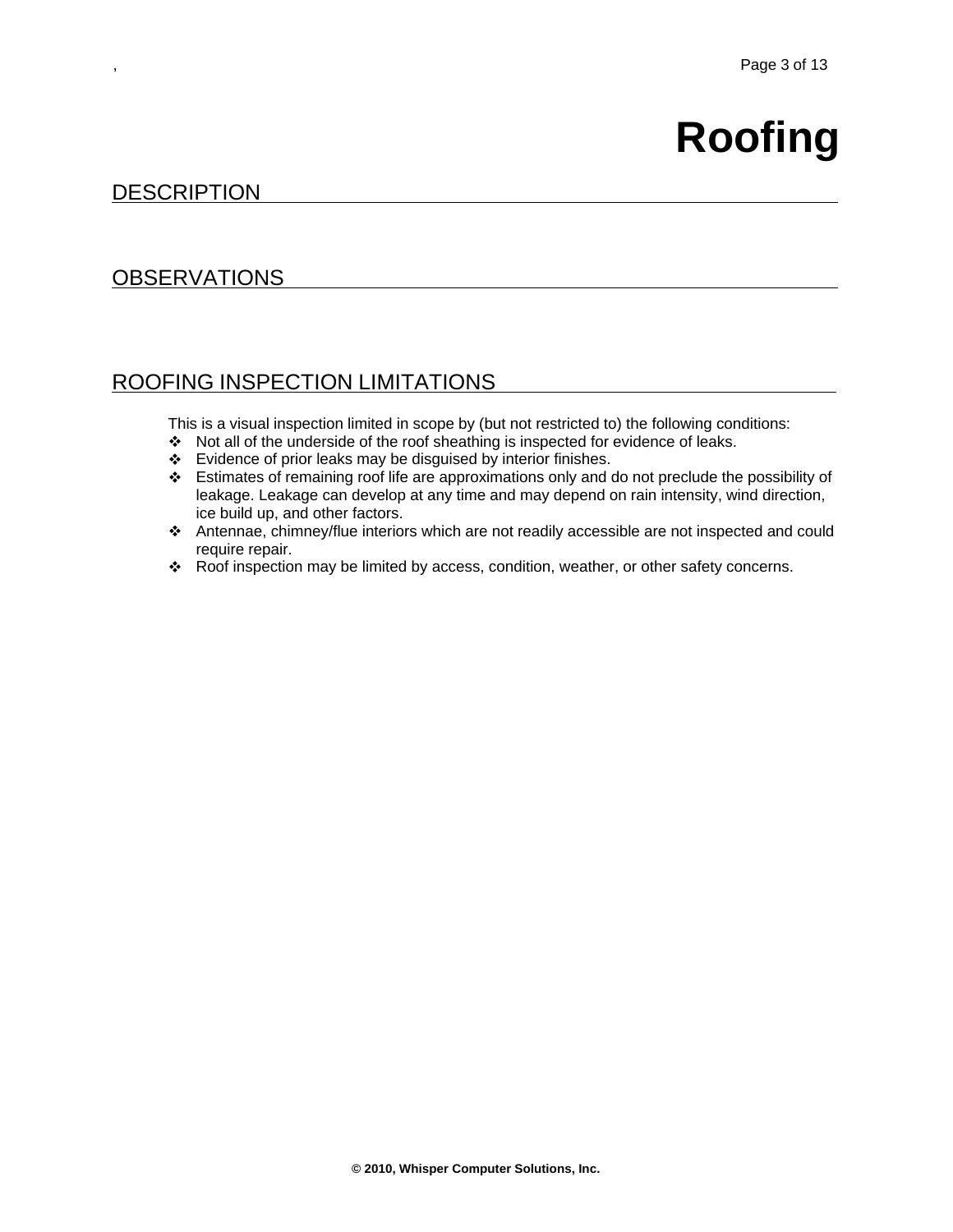## **Exterior**

## **DESCRIPTION**

## **OBSERVATIONS**

## EXTERIOR INSPECTION LIMITATIONS

- A representative sample of exterior components was inspected rather than every occurrence of components.
- The inspection does not include an assessment of geological, geotechnical, or hydrological conditions, or environmental hazards.
- Screening, shutters, awnings, or similar seasonal accessories, fences, recreational facilities, outbuildings, seawalls, breakwalls, docks, erosion control and earth stabilization measures are not inspected unless specifically agreed-upon and documented in this report.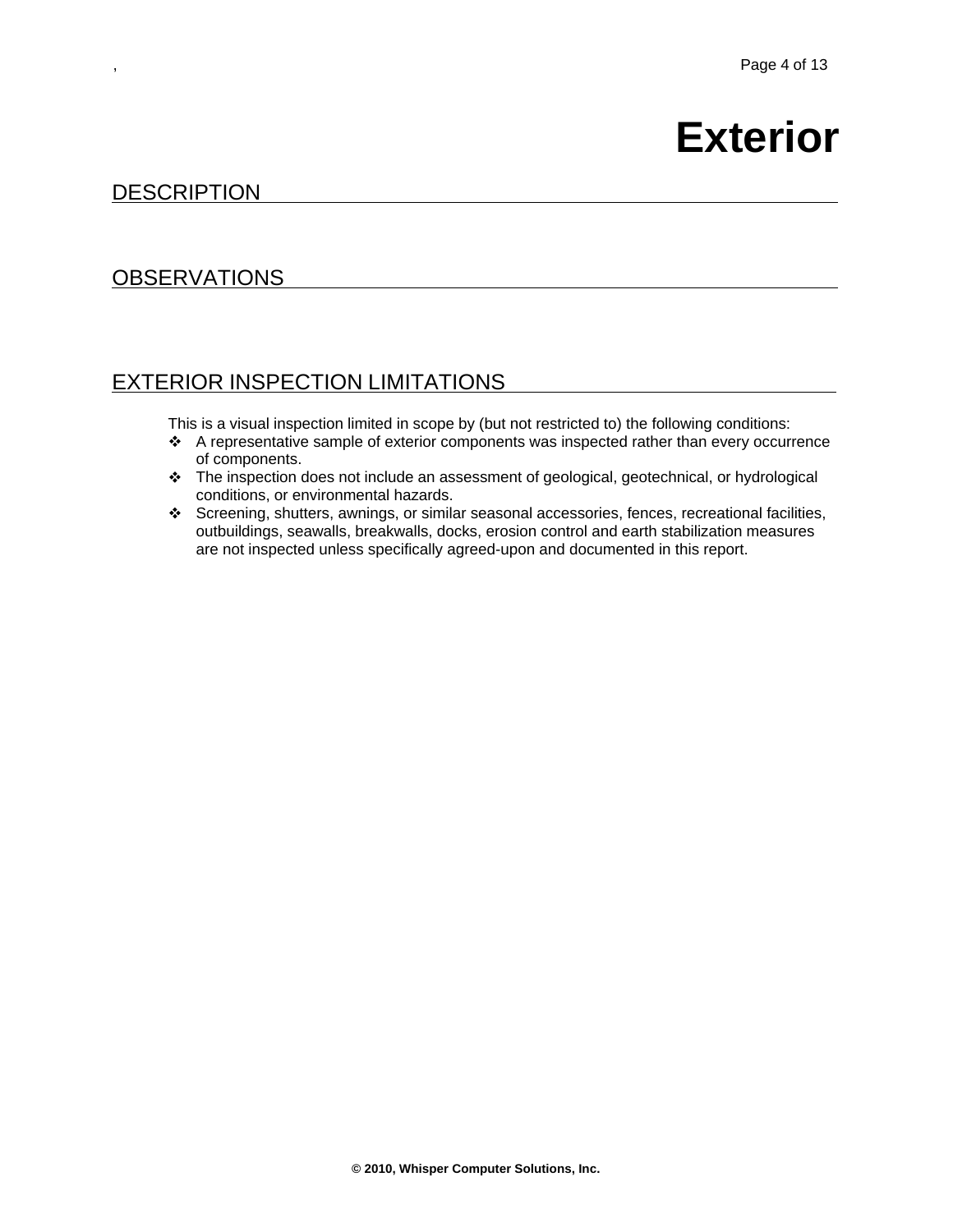## **Electrical**

## **DESCRIPTION**

## **OBSERVATIONS**

## ELECTRICAL INSPECTION LIMITATIONS

- Electrical components concealed behind finished surfaces are not inspected.
- Only a representative sampling of outlets and light fixtures were tested.
- Furniture and/or storage restricted access to some electrical components which may not be inspected.
- \* The inspection does not include remote control devices, alarm systems and components, low voltage wiring, systems, and components, ancillary wiring, systems, and other components which are not part of the primary electrical power distribution system.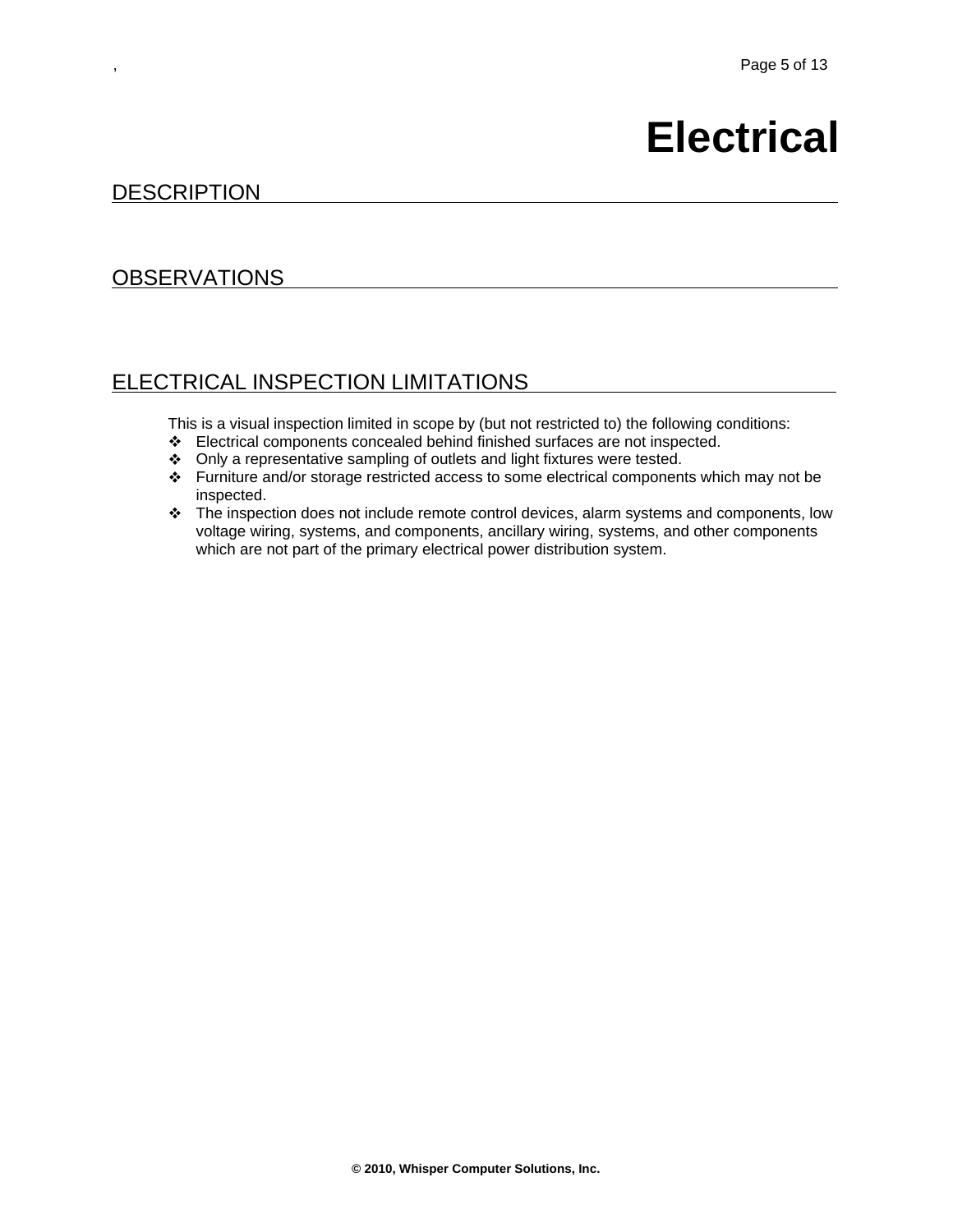# **Heating**

### **DESCRIPTION**

#### **OBSERVATIONS**

## HEATING INSPECTION LIMITATIONS

- \* The adequacy of heat supply or distribution balance is not inspected.
- The interior of flues or chimneys which are not readily accessible are not inspected.
- \* The furnace heat exchanger, humidifier, or dehumidifier, and electronic air filters are not inspected.
- Solar space heating equipment/systems are not inspected.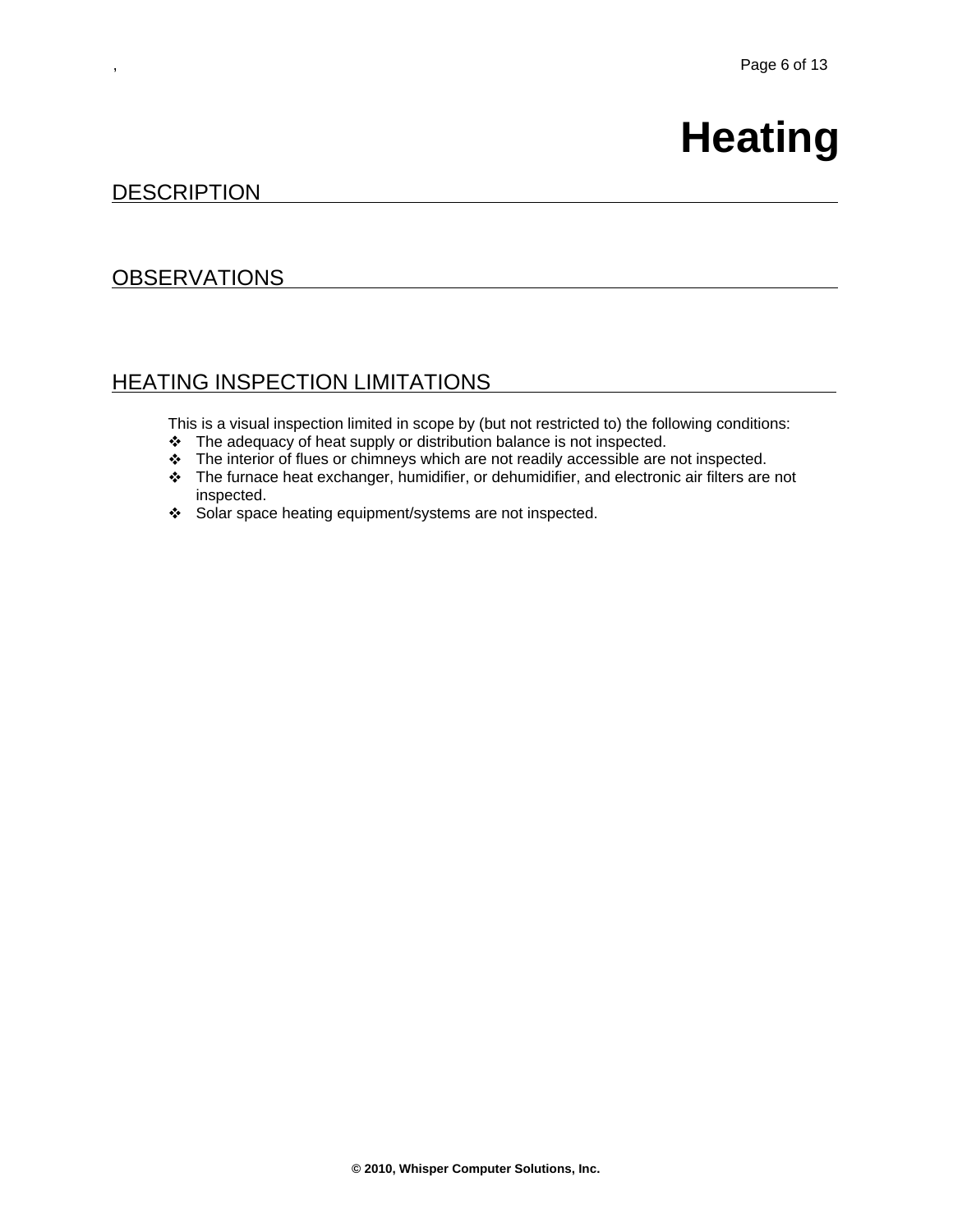# **Cooling and Heat Pumps**

#### **DESCRIPTION**

#### **OBSERVATIONS**

## COOLING AND HEAT PUMPS INSPECTION LIMITATIONS

- Window mounted air conditioning units are not inspected.
- \* The cooling supply adequacy or distribution balance are not inspected.
- $\div$  The air conditioning system could not be tested as the outdoor temperature was below 60 degrees F.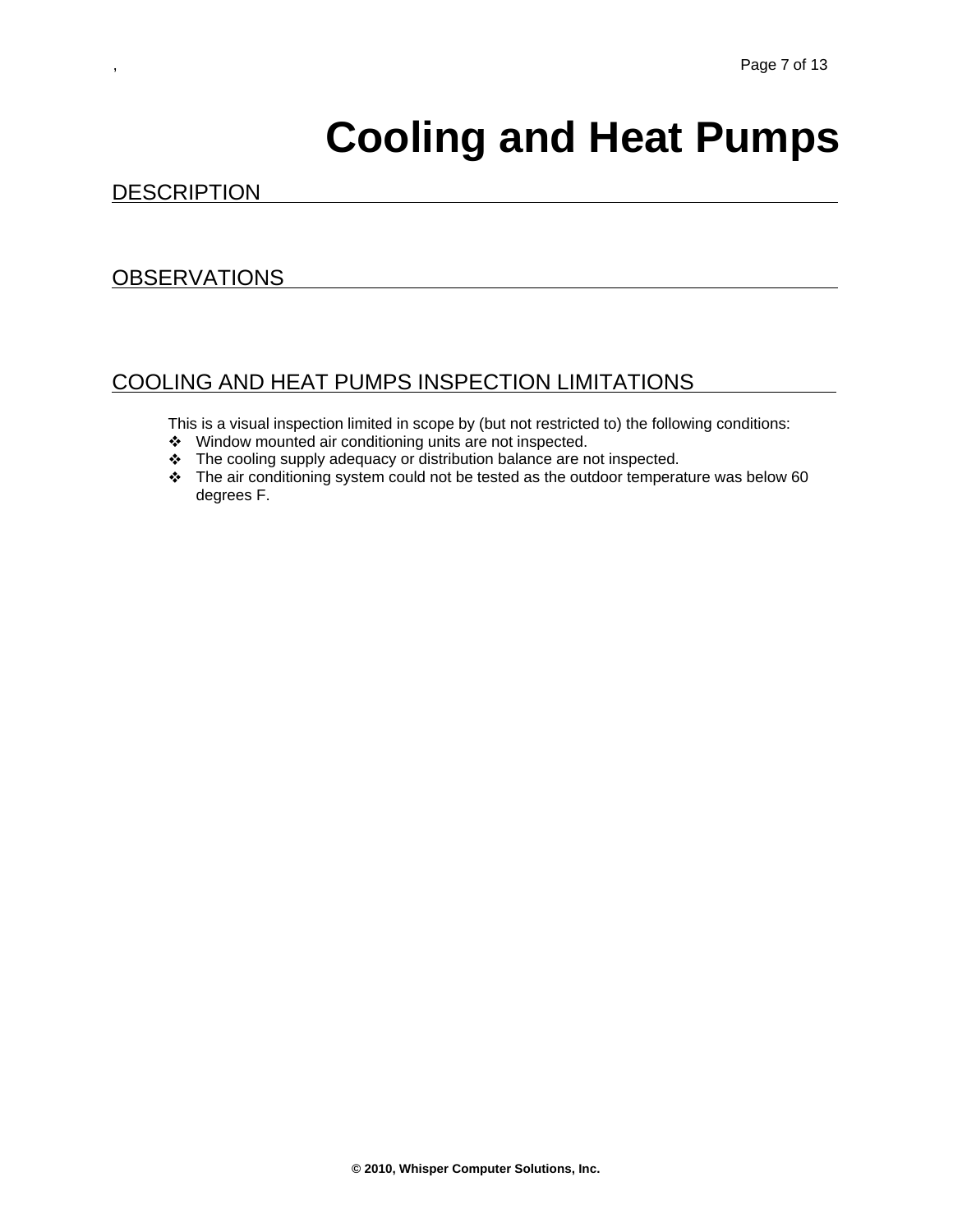## **Insulation and Ventilation**

## **DESCRIPTION**

## OBSERVATIONS

## INSULATION AND VENTILATION INSPECTION LIMITATIONS

- Insulation/ventilation type and levels in concealed areas are not inspected. Insulation and vapor barriers are not disturbed and no destructive tests (such as cutting openings in walls to look for insulation) are performed.
- Potentially hazardous materials such as Asbestos and Urea Formaldehyde Foam Insulation (UFFI) cannot be positively identified without a detailed inspection and laboratory analysis. This is beyond the scope of the inspection.
- An analysis of indoor air quality is not part of our inspection unless explicitly contracted-for and discussed in this or a separate report.
- \* Any estimates of insulation R values or depths are rough average values.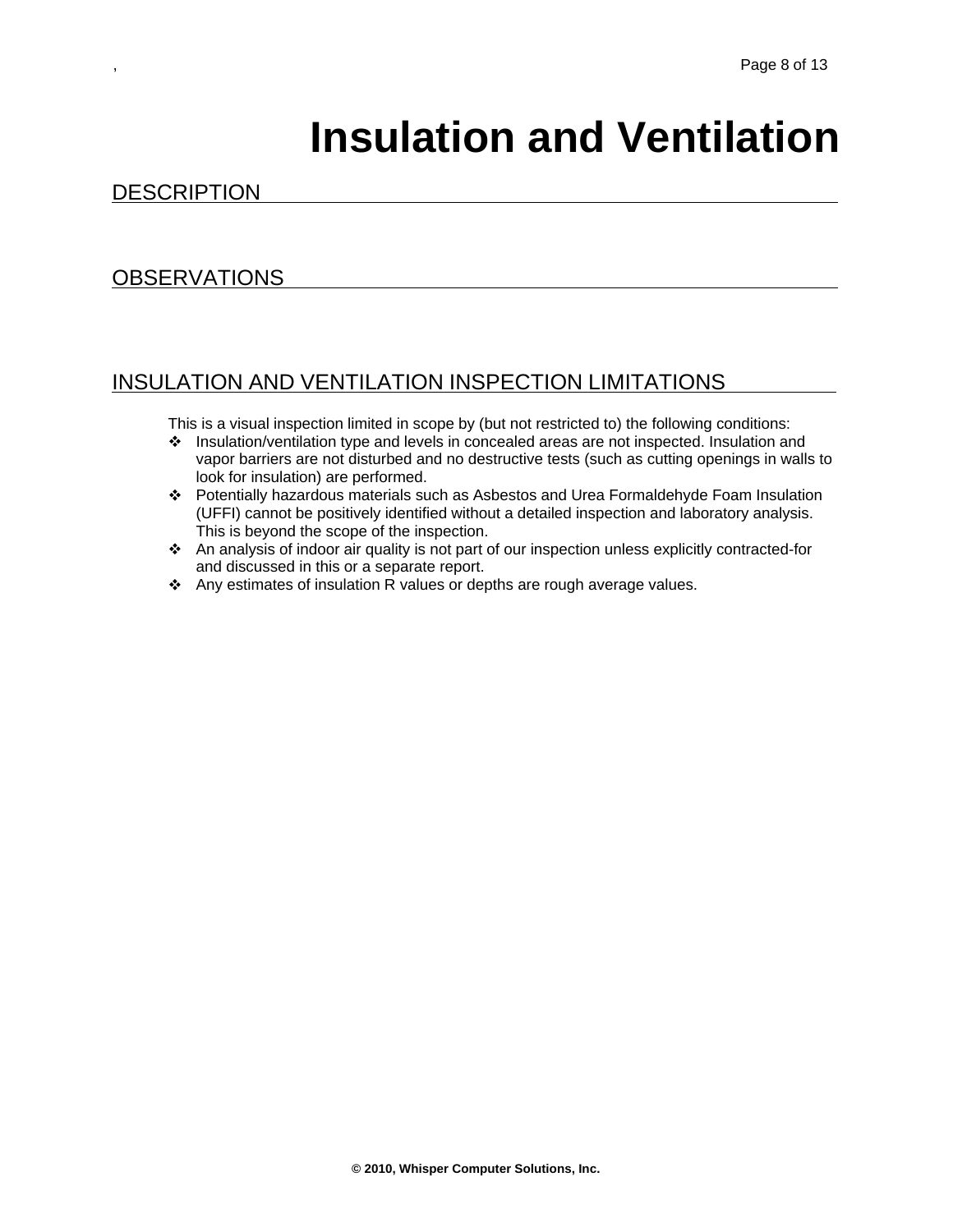# **Plumbing**

### **DESCRIPTION**

## **OBSERVATIONS**

## PLUMBING INSPECTION LIMITATIONS

- Portions of the plumbing system concealed by finishes and/or storage (below sinks, etc.), below the structure, or beneath the ground surface are not inspected.
- Water quantity and water quality are not tested unless explicitly contracted-for and discussed in this or a separate report.
- ❖ Clothes washing machine connections are not inspected.
- Interiors of flues or chimneys which are not readily accessible are not inspected.
- Water conditioning systems, solar water heaters, fire and lawn sprinkler systems, and private waste disposal systems are not inspected unless explicitly contracted-for and discussed in this or a separate report.
- \* An inspection of the sewage system is outside the scope of this inspection.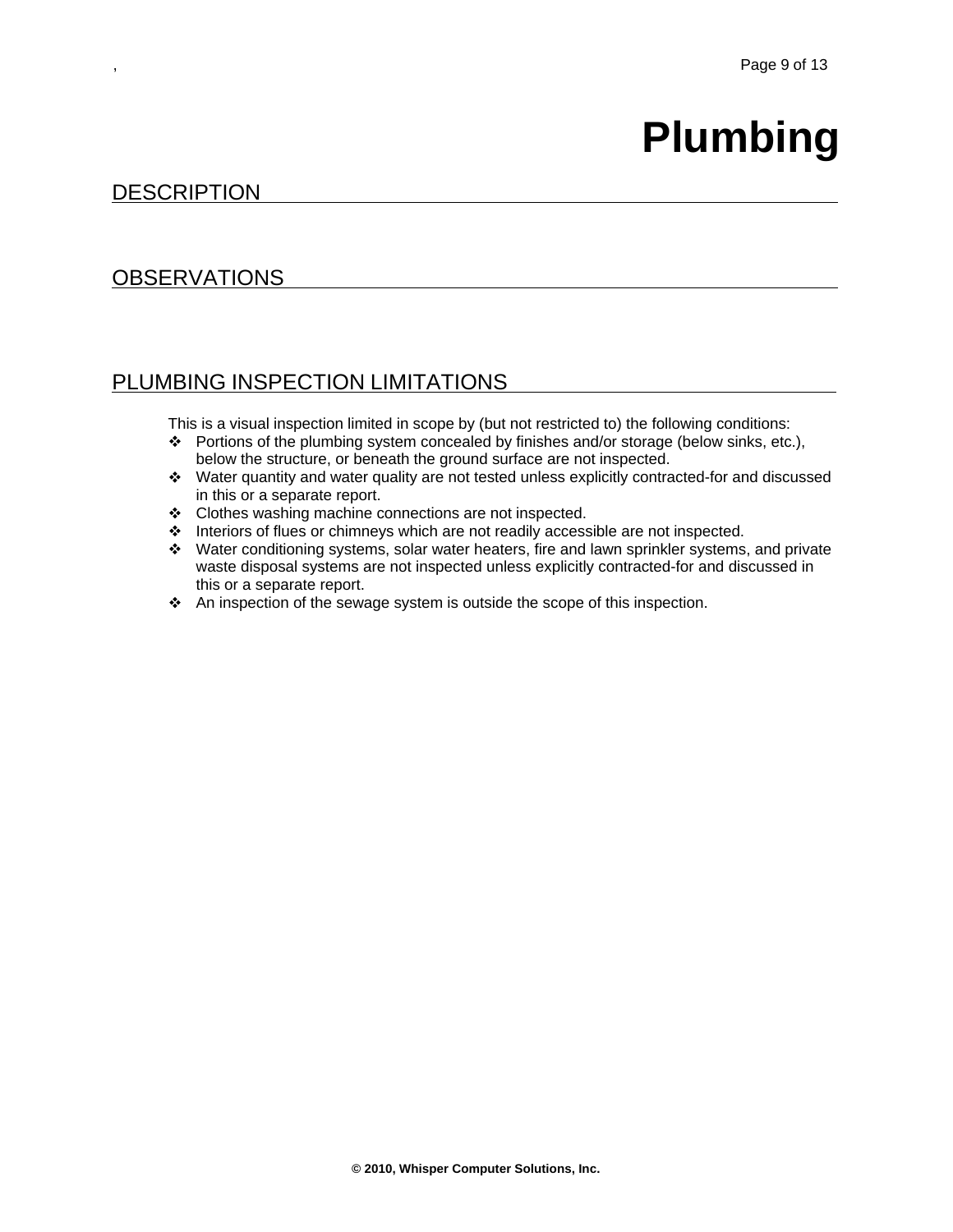## **Interior**

#### **DESCRIPTION**

#### **OBSERVATIONS**

## INTERIOR INSPECTION LIMITATIONS

- Furniture, storage, appliances and/or wall hangings are not moved to permit inspection and may block defects.
- Carpeting, window treatments, central vacuum systems, household appliances, recreational facilities, paint, wallpaper and other finish treatments are not inspected.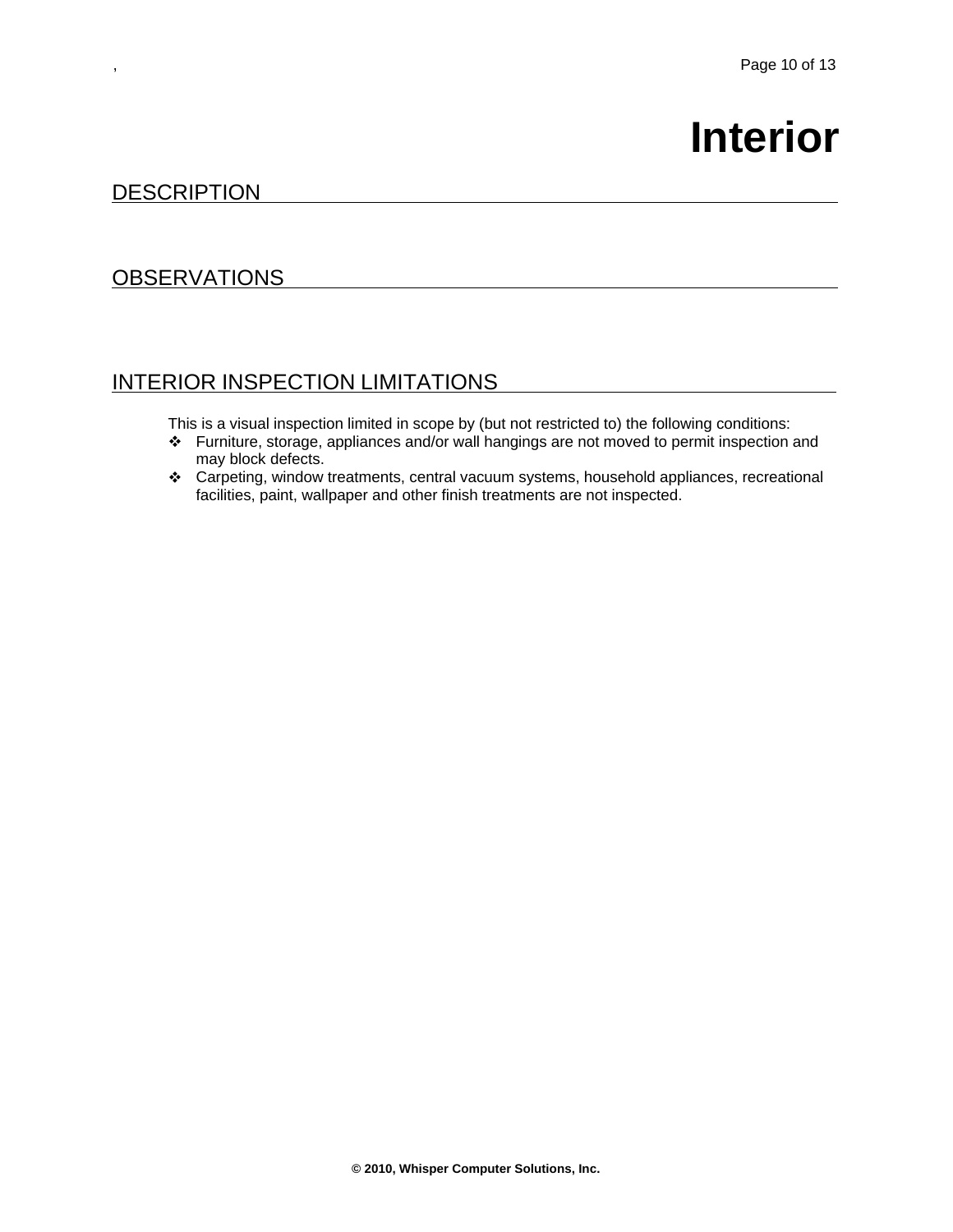## **Appliances**

### **DESCRIPTION**

#### **OBSERVATIONS**

## LIMITATIONS OF APPLIANCES INSPECTION

- Thermostats, timers and other specialized features and controls are not tested.
- The temperature calibration, functionality of timers, effectiveness, efficiency and overall performance of appliances is outside the scope of this inspection.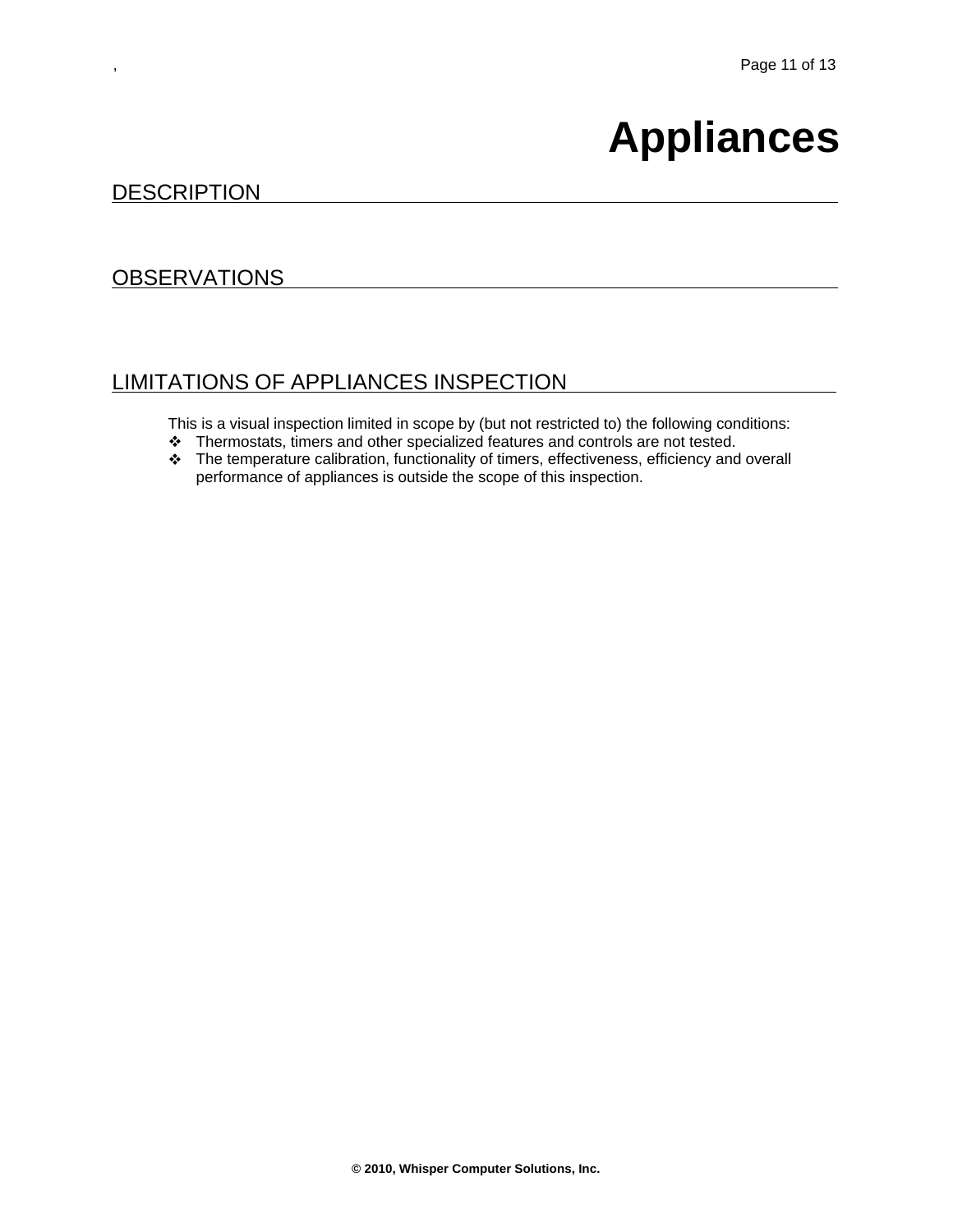## **Well**

## **DESCRIPTION**

### **OBSERVATIONS**

## WELL INSPECTION LIMITATIONS

- Most of the well system is underground and not available for a visual inspection.
- Filtering and conditioning equipment, if present, is beyond the scope of a home inspection and not evaluated. Consult with your local service supplier concerning this equipment.